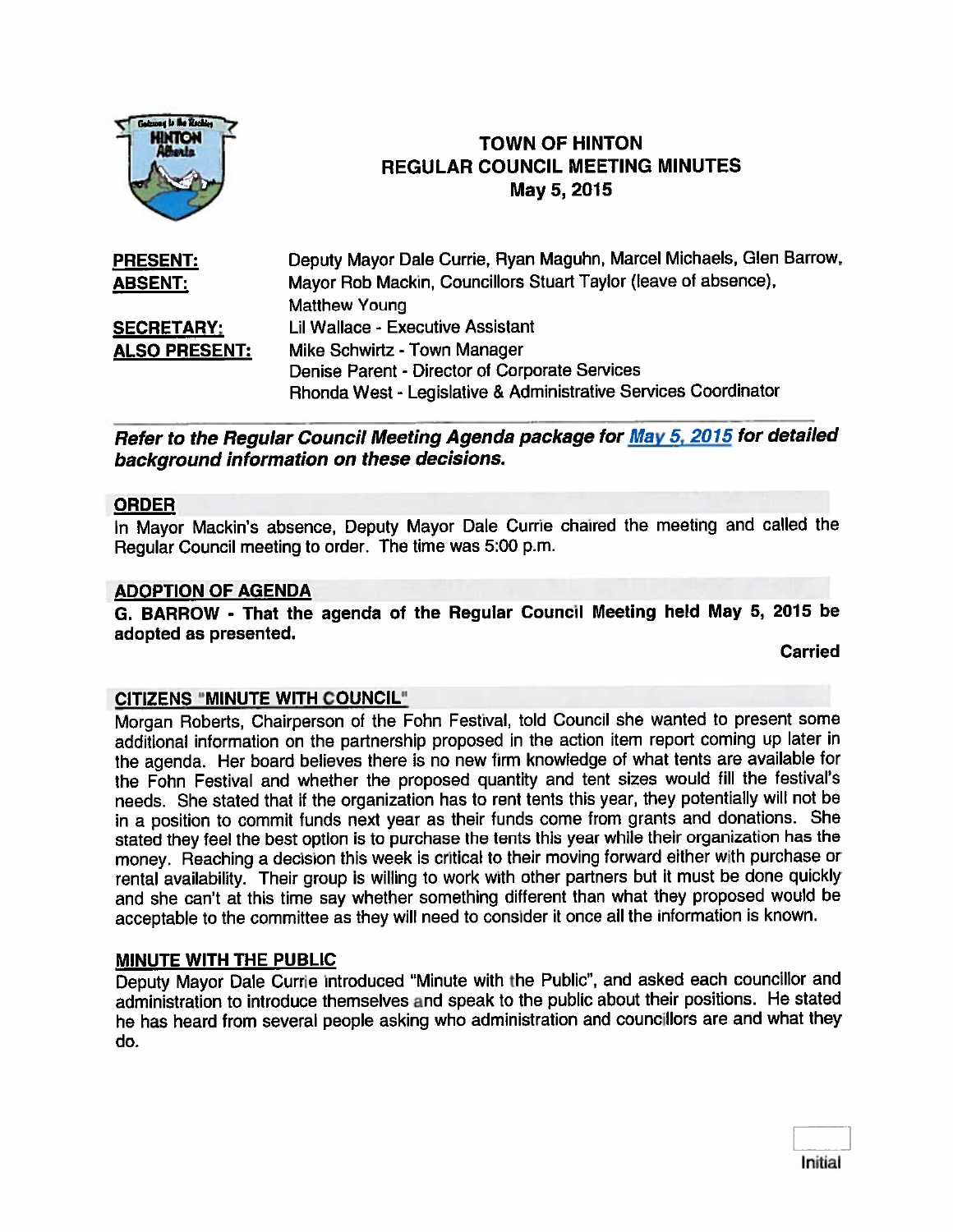Each councillor gave <sup>a</sup> brief description of what they do, including which boards they sit on. Administration also introduced themselves and gave <sup>a</sup> brief description of what they do in the Town's organization.

## DELEGATIONS AND PRESENTATIONS

## 1. Imagine Conference - Presented by Charlotte Thomasson

Charlotte Thomasson, <sup>a</sup> Hinton Grade <sup>12</sup> student from Harry Collinge High School, advised Council this is the 6" annual Imagine Conference. It aims to build leadership and strengthen the 40 developmental assets within schools and the community. She stated there are several benefits including having youth leaders presen<sup>t</sup> the sessions while community members fulfill the adult mentor role in guiding the youth leaders. <sup>A</sup> conference setting is preferred rather than classroom learning and grade <sup>6</sup> students from all the schools are brought together and work in sessions with new people, rather than just with their usual friends or group. The conference helps develop successful youth, <sup>g</sup>iving them the tools for life, better self esteem, <sup>p</sup>lanning skills, and teaches responsibility.

Council thanked her for the presentation.

## COUNCIL MINUTES FOR ADOPTION

- 1. Standing Committee of Council Minutes April 21, 2015
- 2. Standing Committee of Council Minutes April 28, 2015
- 3. Regular Meeting of Council Minutes April 21, 2015

#### R. MAGUHN - That the Minutes listed above be approved as presented.

Carried

#### ACTION ITEMS

## 1. Community Special Events Tents

M. MICHAELS -That Council direct Administration to meet with the stakeholders. In the event Option <sup>2</sup> consensus is not reached by the stakeholders by Friday, May 8, 2015 at Noon, then proceed with Option 1.

Carried

R. MAGUHN - To direct Administration to procee<sup>d</sup> with ("remove the yellow") budget line item 5.1 and take the funds out of the Community Grant Program.

Carried

#### INFORMATION ITEMS

- 1. Council Information Package #1 previously circulated April 22, 2015
- 2. Council Information Package #2 previously circulated April 29, 2015

## G. BARROW - That Council Information Packages #1 and # <sup>2</sup> be accepted for information. **Carried**